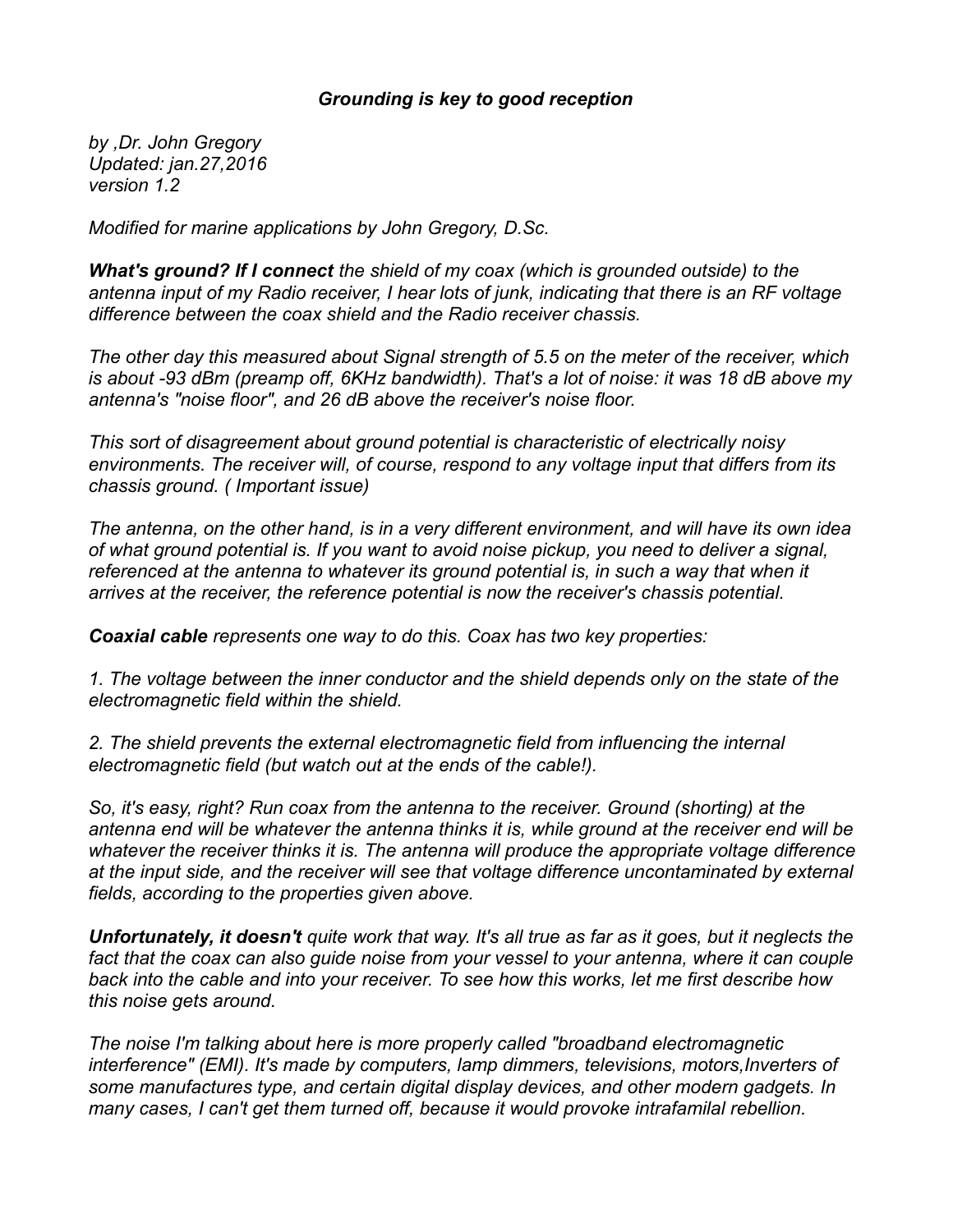*However, even when I turn them off, the noise in the vessel doesn't go down very much, because my neighboring vessels while close by all have them too. In any case, one of the worst offenders is my computer, inverter,which is such a handy radio companion I'm not about to turn it off.*

*Some of this noise is radiated, but the more troublesome component of this is conducted noise that follows rifer (refrigeration), inverter, and battery chargers,in the grounding wires.*

*Any sort of cable supports a "common mode" of electromagnetic energy transport in which all of the conductors in the cable are at the some potential, but that potential differs from the potential of other nearby conductors ("ground"). The noise sources of concern generate common mode waves on power, telephone, and CATV cables which then distribute these waves around your marina. They also generate "differential" mode waves, but simple filters can block these so they aren't normally a problem.*

*So, let's say you have a longwire antenna (back Stay) attached to a coaxial cable through an MLB ("Magnetic Longwire Balun" [sick]). Suppose your next door neighbor turns on a dimmer switch or any electrical component.*

*The resulting RF interference travels out his grounding and positive power lines on the dock box, in couples through yours, through your receiver's power cord to its chassis, and out your coaxial cable to your MLB. Now on coax, a common mode wave is associated with a current on the shield only, while the mode we want the signal to be in, the "differential" mode, has equal but opposite currents flowing on shield and inner conductor. The MLB works by coupling energy from a current flowing between the antenna wire and the coax shield into into the differential mode. But wait a second: the current from the antenna flows on the coax shield just like the common mode current does.*

*Does this mean that the antenna mode is contaminated with the noise from your neighbor's dimmer?*

*The answer is a resounding, and unpleasant, yes! The way wire receiving antennas work is by first moving energy from free space into a common mode moving along the antenna wire, and then picking some of that off and coupling it into a mode on the feedline. In this case, the common mode current moving along the antenna wire flows into the common mode of the coax, and vice versa. The coax is not just feed-line: it's an intimate part of the antenna! Furthermore, as we've seen, it's connected back through your electrical wiring to your neighbor's dimmer switch. You have a circuitous but electrically direct connection to this infernal noise source. No wonder it's such a nuisance!*

*The solution is to somehow isolate the antenna from the common mode currents on the feed-line. One common way to do this is with a balanced "dipole" antenna. Instead of connecting the feed-line to the wire at the end, connect it to the middle. Now the antenna current can flow from one side of the antenna to the other, without having to involve the coax shield. Unfortunately, removing the necessity of having the coax be part of the antenna doesn't automatically isolate it: a coax-fed dipole is often only slightly quieter than an end-fed longwire. A "balun", a device which blocks common mode currents from the feedline, is often employed. This can improve the situation considerably. Note that this is not the same device as the miscalled "Magnetic Longwire Balun".*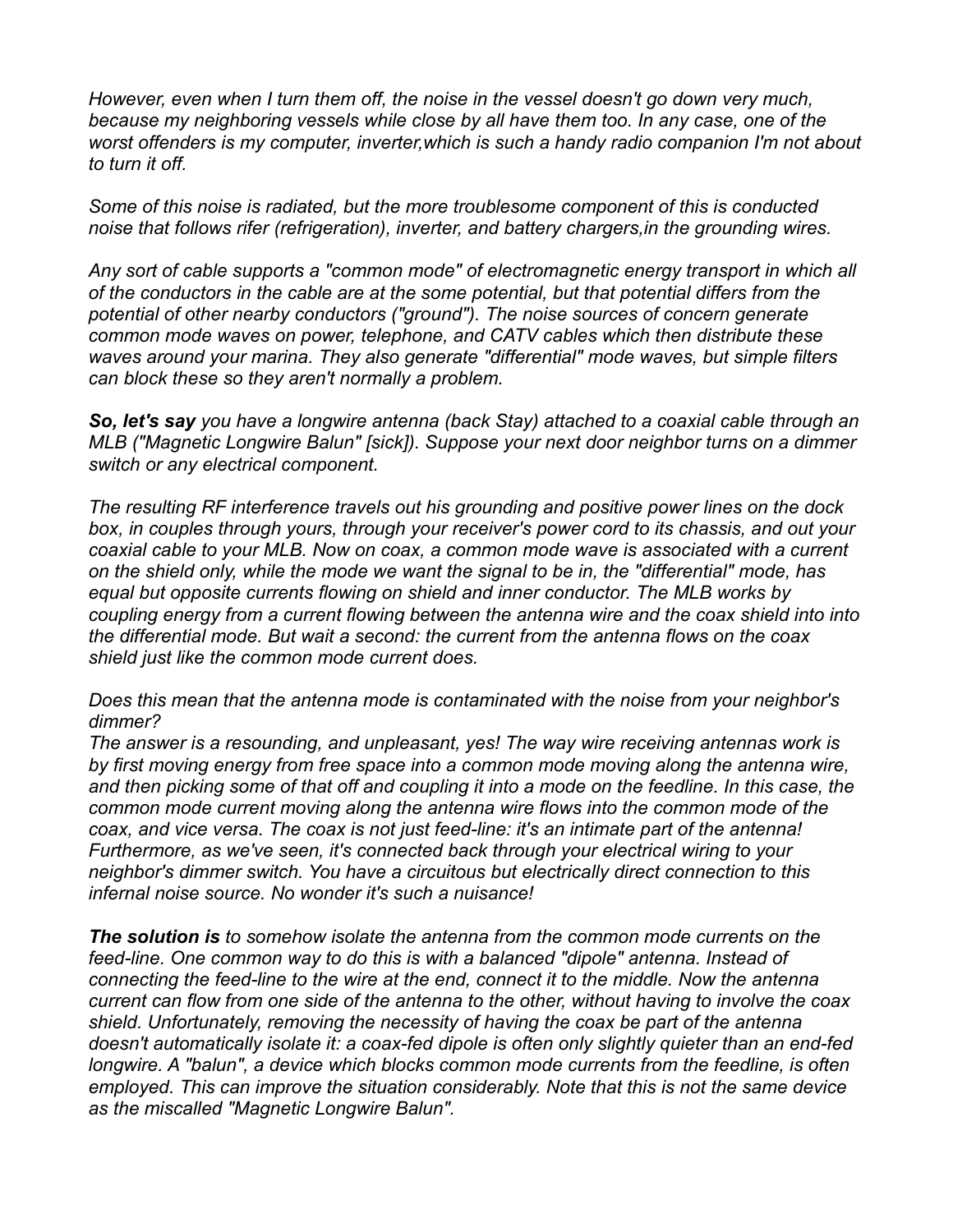*Another way is to ground the coaxial shield, "short circuiting" the common mode. Antenna currents flow into such a ground freely, in principle not interacting with noise currents. The best ground for such a purpose will be a earth ground (sea water grounding plate) near the antenna and away from other noise making devices.( Rope Antenna ground shoe ).*

*Unfortunately, none of these methods is generally adequate by itself in the toughest cases. Baluns are not perfectly effective at blocking common mode currents. Even the best balun can be partially defeated if there's any other unsymmetrical coupling between the antenna and feedline. Such coupling can occur if the feedline doesn't come away from the antenna at a right angle. Grounds are not perfect either. Cable burial generally lets some energy leak through. A combination of methods is usually required, both encouraging the common mode currents to take harmless paths (grounding) and blocking them from the harmful paths (baluns and/or burial).*

*The required isolation to reach the true reception potential of the vessel can be large. According to the measurements I quoted above, for my vessel the antenna noise floor is 18 dB below the conducted noise level at 10 MHz. 18 dB of isolation would thus make the levels equal, but we want to do better than that: we want the pickup of common mode EMI to be insignificant, at least 5 dB down from the antenna's floor. In many locations the situation gets worse at higher frequencies as the natural noise level drops and therefore I become more sensitive: even 30 dB of isolation isn't enough to completely silence the common mode noise (but 36 dB is enough, except at my computer's CPU clock frequency of 25 MHz).*

*Getting rid of the conducted noise can make a huge difference in the number and kinds of stations you can pick up: the 18 dB difference between the conducted and natural noise levels in the case above corresponds to the power difference between a 300 kW major world broadcaster and a modest 5 kW regional station.*

*The method I use is to ground the cable shield at two ground plates or connecting two thru holes and isolating from the vessel DC grounding system. Rope Antenna has two such devices, DC Block for the antenna tuner and other other DC Blocker that isolates the ground loop and reduces the noise at the receiver.*

*The scheme of alternating blocking methods with grounds will generally be the most effective. The ground sea plate on the outside bottom of the vessel provides a place for the common mode noise current to go, far from the antenna where it cannot couple significantly. The ground plate at the base of my Rope Antenna provides a place for the antenna current to flow, at a true ground potential relative to the antenna potential.*

*I'm no expert on electrical codes, and codes differ in different countries. However, I believe that any such requirement must refer only to grounds used for safety in an electric power distribution system: I do not believe this applies to RF grounds.*

*Remember that proper grounding practice for electrical wiring has very little to do with RF grounding. The purpose of an electrical ground is to be at a safe potential (a few volts) relative to non-electrical grounded objects like plumbing. At an operating frequency of 50/60 Hz, it needs to have a low enough impedance (a fraction of an ohm) that in case of a short circuit a fuse or breaker will blow immediately.*